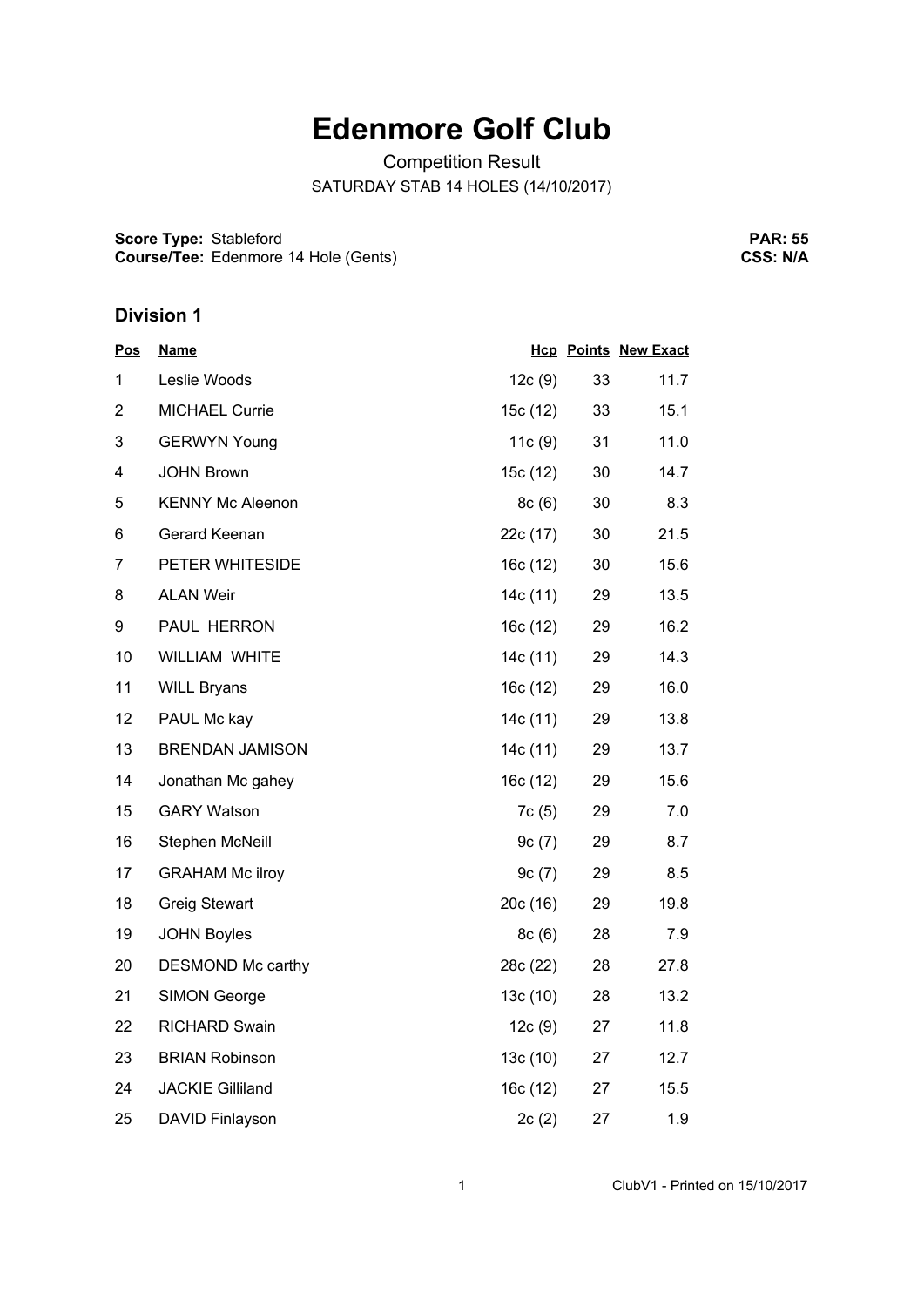| <u>Pos</u> | <b>Name</b>             |          |    | <b>Hcp Points New Exact</b> |
|------------|-------------------------|----------|----|-----------------------------|
| 26         | <b>PHILLIP Steele</b>   | 22c (17) | 27 | 21.8                        |
| 27         | <b>BASIL Irwin</b>      | 20c (16) | 27 | 20.4                        |
| 28         | <b>WAYNE SLOAN</b>      | 6c(5)    | 27 | 6.1                         |
| 29         | <b>BRIAN Weir</b>       | 7c(5)    | 27 | 6.8                         |
| 30         | KEITH GREGSON           | 8c(6)    | 27 | 7.9                         |
| 31         | <b>MARTIN Brunty</b>    | 13c(10)  | 27 | 13.2                        |
| 32         | <b>STEPHEN Andrews</b>  | 8c(6)    | 27 | 7.7                         |
| 33         | PAUL Bradley            | 9c(7)    | 27 | 8.8                         |
| 34         | <b>ROGER Erwin</b>      | 3c(2)    | 27 | 3.4                         |
| 35         | Michael Chapman         | 16c(12)  | 26 | 15.7                        |
| 36         | <b>IAN Hutchison</b>    | 9c(7)    | 26 | 8.8                         |
| 37         | <b>AARON Robinson</b>   | 5 $c(4)$ | 26 | 5.4                         |
| 38         | <b>HAROLD Spence</b>    | 17c (13) | 26 | 17.1                        |
| 39         | <b>JOHN Stanage</b>     | 25c (19) | 26 | 25.1                        |
| 40         | <b>GEOFF Burrowes</b>   | 13c(10)  | 26 | 13.1                        |
| 41         | <b>MICHAEL Crow</b>     | 19c (15) | 26 | 19.3                        |
| 42         | <b>STEPHEN Dunlop</b>   | 16c (12) | 26 | 16.0                        |
| 43         | <b>WILLIAM FERRIS</b>   | 17c (13) | 26 | 16.7                        |
| 44         | <b>JAMES Scott</b>      | 13c(10)  | 26 | 12.9                        |
| 45         | <b>IAIN ROSS</b>        | 5c $(4)$ | 26 | 5.2                         |
| 46         | <b>NEIL Lamont</b>      | 12c(9)   | 26 | 12.1                        |
| 47         | <b>MICHAEL Watson</b>   | 5 $c(4)$ | 26 | 4.9                         |
| 48         | Dale Mc Intyre          | 4c(3)    | 25 | 4.4                         |
| 49         | <b>Stuart McNeill</b>   | 13c (10) | 25 | 13.0                        |
| 50         | <b>GEOFFREY Simpson</b> | 8c(6)    | 25 | 8.2                         |
| 51         | <b>JIM Uprichard</b>    | 8c(6)    | 25 | 8.1                         |
| 52         | <b>NATHAN Lamont</b>    | 7c(5)    | 25 | 7.4                         |
| 53         | <b>STEPHEN Fletcher</b> | 21c (16) | 25 | 21.3                        |
| 54         | Jonathan Whiteside      | 7c (5)   | 25 | 6.8                         |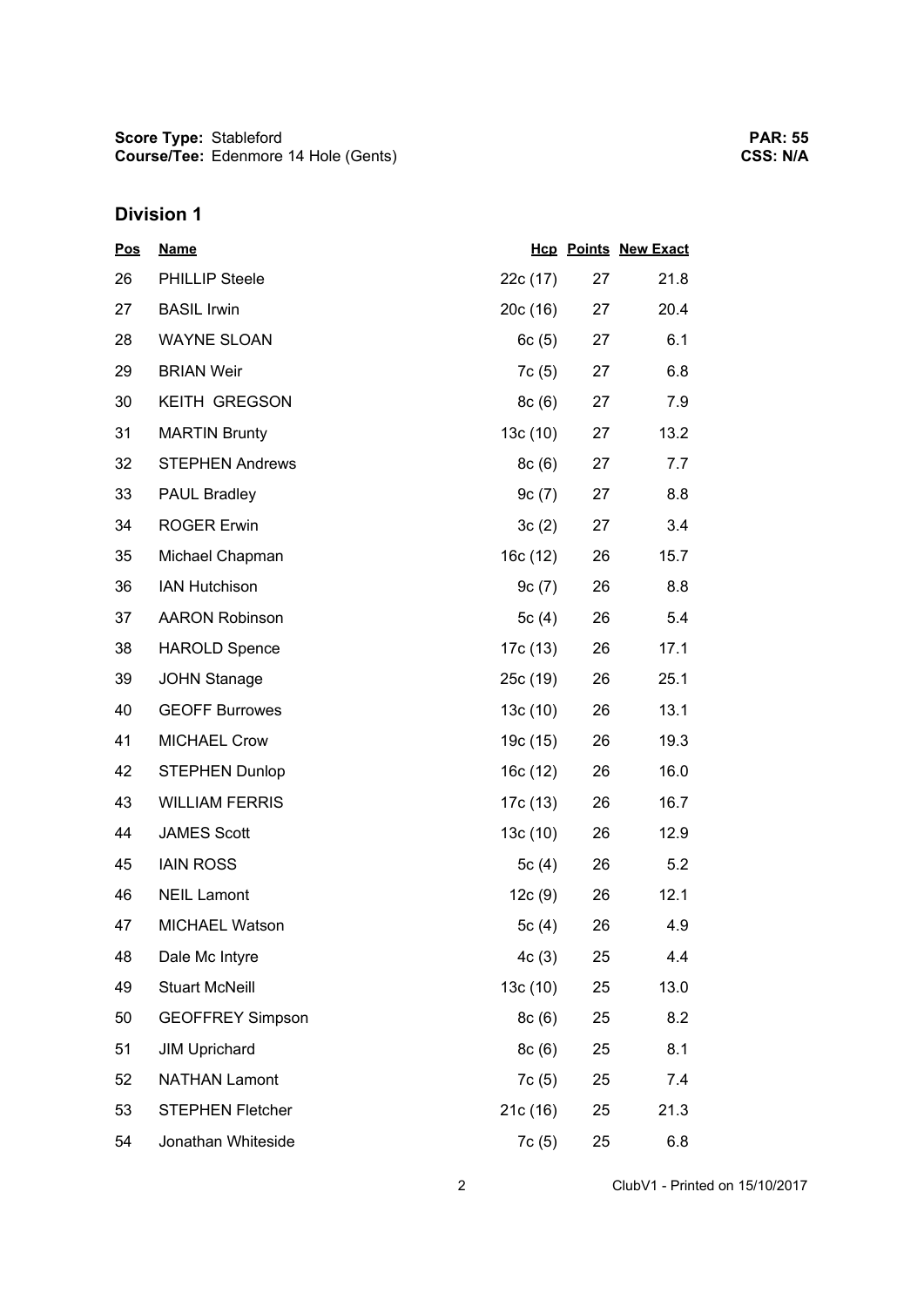| <u>Pos</u> | <b>Name</b>             |           |    | <b>Hcp Points New Exact</b> |
|------------|-------------------------|-----------|----|-----------------------------|
| 55         | <b>STEPHEN Baine</b>    | 13c(10)   | 25 | 12.8                        |
| 56         | <b>JOHN Hart</b>        | 21c(16)   | 25 | 21.3                        |
| 57         | <b>Adam Beattie</b>     | 9c(7)     | 25 | 8.7                         |
| 58         | <b>CONOR Gribbon</b>    | 12c(9)    | 24 | 11.7                        |
| 59         | James Allen             | 26c (20)  | 24 | 26.1                        |
| 60         | <b>PAUL Murray</b>      | 9c(7)     | 24 | 8.6                         |
| 61         | George Mc Cartney       | 19c (15)  | 24 | 19.2                        |
| 62         | Ansley Graham           | 10c(8)    | 24 | 9.6                         |
| 63         | <b>COLUM Brannigan</b>  | 9c(7)     | 24 | 8.6                         |
| 64         | <b>BILL Henderson</b>   | 11c(9)    | 24 | 11.1                        |
| 65         | <b>TREVOR Mc neill</b>  | 27c (21)  | 24 | 27.2                        |
| 66         | <b>NIALL Moore</b>      | 10c(8)    | 24 | 9.5                         |
| 67         | <b>SEAN Mc elhatten</b> | 23c(18)   | 24 | 22.6                        |
| 68         | <b>EDWARD Moulds</b>    | 15c (12)  | 24 | 14.6                        |
| 69         | FRANK Mc cracken        | 12c(9)    | 23 | 12.1                        |
| 70         | <b>DOMINIC Downey</b>   | 18c (14)  | 23 | 17.5                        |
| 71         | <b>KENNY Hylands</b>    | 18c (14)  | 23 | 18.3                        |
| 72         | <b>PAUL Cassin</b>      | 16c (12)  | 23 | 16.0                        |
| 73         | <b>GERRY Mc clory</b>   | 13c(10)   | 23 | 12.8                        |
| 74         | <b>RONNIE Girvan</b>    | 6c(5)     | 23 | 5.7                         |
| 75         | DAVID Mc ALEENON        | $-1c(-1)$ | 23 | $-1.0$                      |
| 76         | <b>STEPHEN Cummings</b> | 6c(5)     | 23 | 6.4                         |
| 77         | <b>KYLE Garrett</b>     | 19c (15)  | 23 | 19.0                        |
| 78         | <b>CLYDE Anderson</b>   | 12c(9)    | 23 | 12.2                        |
| 79         | <b>Steven Eyres</b>     | 3c(2)     | 23 | 3.4                         |
| 80         | DAVID Temple            | 18c (14)  | 23 | 18.4                        |
| 81         | ADAM MC MINN            | 6c(5)     | 23 | 5.7                         |
| 82         | <b>STEPHEN Cocker</b>   | 15c (12)  | 23 | 15.3                        |
| 83         | PHILLIP Hughes          | 16c (12)  | 23 | 16.1                        |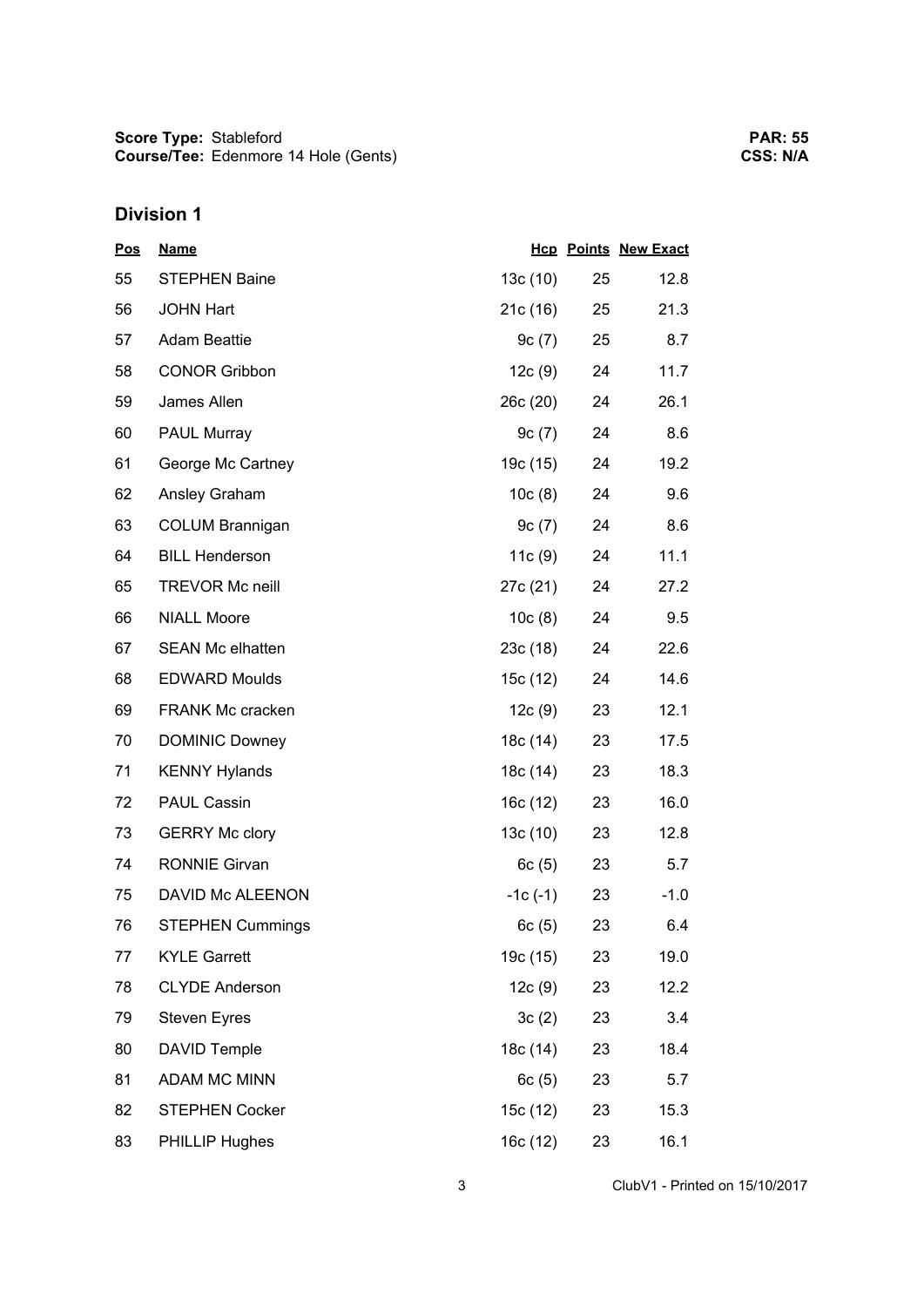| <b>Pos</b> | <b>Name</b>            |           |    | <b>Hcp Points New Exact</b> |
|------------|------------------------|-----------|----|-----------------------------|
| 84         | <b>SHELDON Lyttle</b>  | 11 $c(9)$ | 22 | 10.6                        |
| 85         | <b>PAUL Fleming</b>    | 14c (11)  | 22 | 14.3                        |
| 86         | <b>ALAN Irwin</b>      | 24c (19)  | 22 | 24.3                        |
| 87         | <b>DEREK Mc kinley</b> | 23c (18)  | 22 | 22.7                        |
| 88         | <b>SEAN Magill</b>     | 18c (14)  | 22 | 17.6                        |
| 89         | <b>SEAN Mc cabe</b>    | 12c(9)    | 22 | 12.2                        |
| 90         | ROB Mc DOWELL          | 7c (5)    | 22 | 6.9                         |
| 91         | <b>STUART Cameron</b>  | 14c (11)  | 22 | 14.1                        |
| 92         | James Truesdale        | 21c(16)   | 22 | 21.2                        |
| 93         | <b>GLEN Mc millan</b>  | 16c(12)   | 21 | 15.9                        |
| 94         | <b>TONY Campbell</b>   | 12c(9)    | 21 | 12.2                        |
| 95         | SAM Mc connell         | 17c (13)  | 21 | 16.8                        |
| 96         | <b>WILLIAM Grant</b>   | 13c(10)   | 21 | 12.8                        |
| 97         | Louis Eyres            | 15c (12)  | 21 | 15.2                        |
| 98         | <b>STEPHEN Hylands</b> | 7c(5)     | 21 | 7.2                         |
| 99         | <b>MICHAEL Rooney</b>  | 28c (22)  | 20 | 28.0                        |
| 100        | DAVID Dunlop           | 11c(9)    | 20 | 11.0                        |
| 101        | <b>JOHN Graham</b>     | 20c(16)   | 20 | 20.3                        |
| 102        | <b>JOHN Childs</b>     | 19c (15)  | 20 | 18.7                        |
| 103        | NEIL Mc dougall        | 13c(10)   | 20 | 13.2                        |
| 104        | <b>CLIVE Knox</b>      | 10c(8)    | 20 | 9.5                         |
| 105        | <b>ALAN Boomer</b>     | 14c (11)  | 19 | 14.3                        |
| 106        | <b>KEITH Hare</b>      | 22c (17)  | 19 | 22.4                        |
| 107        | <b>TOM Chapman</b>     | 17c (13)  | 19 | 16.8                        |
| 108        | <b>BRIAN Clenaghan</b> | 24c (19)  | 19 | 24.4                        |
| 109        | <b>Gary Starrett</b>   | 12c(9)    | 19 | 12.0                        |
| 110        | DAVID Mc neill         | 14c (11)  | 18 | 13.7                        |
| 111        | <b>WILLIAM Nesbitt</b> | 12c(9)    | 18 | 11.9                        |
| 112        | <b>JOSEPH Brush</b>    | 11c(9)    | 18 | 11.2                        |